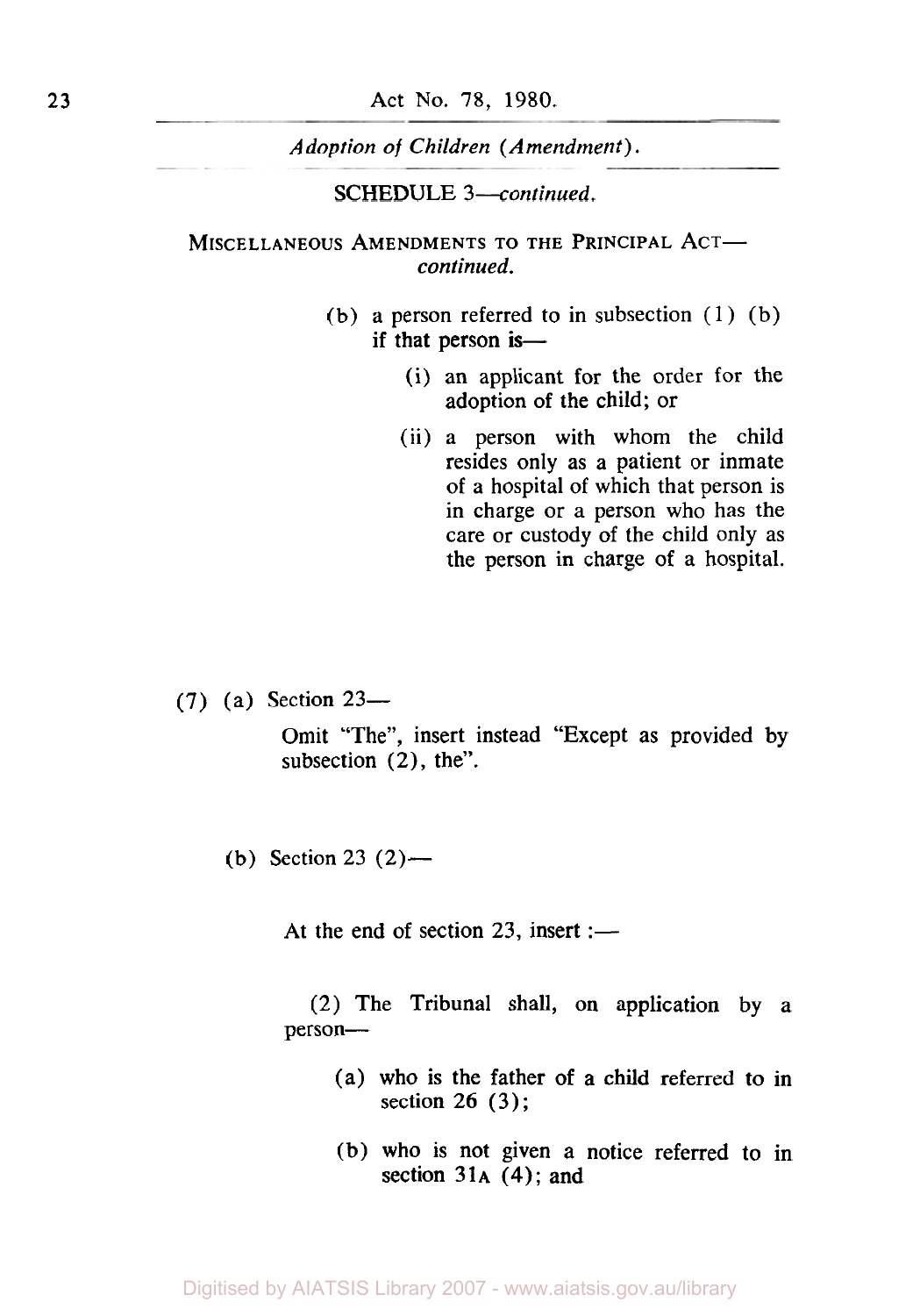*Adoption* of *Children (Amendment).* 

**SCHEDULE** *3-continued.* 

MISCELLANEOUS AMENDMENTS TO THE PRINCIPAL ACT*continued.* 

> (c) in respect of whom the Tribunal has not, under section **31B,** dispensed with the giving of a notice referred to in section **31A**   $(4)$ ,

join the person as a party to the proceedings for an adoption order in respect of the child for the purpose of opposing the application for the order.

**(8)** Section 26 **(3A)-** 

After section 26 (3), insert :-

**(3A) A** person who is the putative father of a child referred to in subsection (3) and who-

- (a) does not have the custody of the child under **a**  court order; or
- (b) **is** not or is not deemed to be the guardian of the child, to the exclusion of, or in addition to, the mother or other guardian, under a law of the Commonwealth or of another State or a Territory of the Commonwealth,

**is** not a guardian of the child for the purposes of that subsection.

(9) Section **30-** 

Omit "For", insert instead "Notwithstanding any other provision of this Act, for".

 $(10)$  Section 31  $(1)$   $(d)$ —

Omit "on the date of the instrument of consent,", insert instead "at the time the instrument of consent was signed,".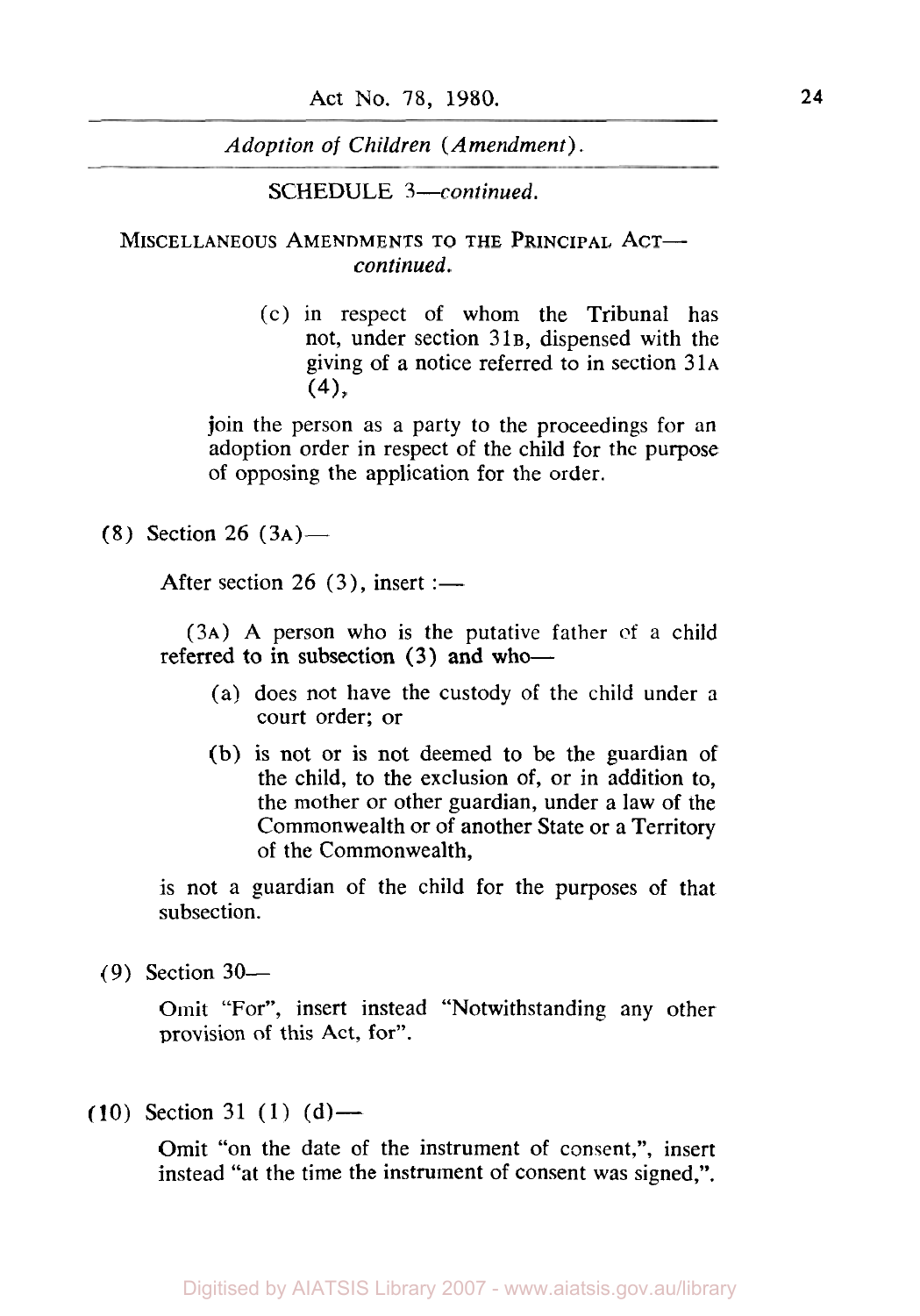# *Adoption of Children (Amendment).*

# SCHEDULE *3-continued.*

# MISCELLANEOUS AMENDMENTS TO THE PRINCIPAL ACT*continued.*

( **11** ) Sections **3 1A-3 1E-**

After section 31, insert :-

**certain fathers.**   $\frac{\text{putative}}{\text{putative}}$  (3) —

**Notice of** 31A. **(1)** Where, under section **34 (l),** the Director **consents** *to* becomes the guardian of a child referred to in section **26** 

- (a) except as provided by paragraph  $(b)$ —the Director: or
- (b) in any case where negotiations are being conducted or arrangements are being made by a private adoption agency with a view to the adoption of the child-the principal officer of the private adoption agency,

shall make all such inquiries as, in the opinion of the Director or the principal officer, as the case may be, having regard to all such information as may have been furnished to him **by** a person giving a consent to the adoption of the child or any other person, are reasonably necessary in order to ascertain whether any person, as at the date on which the Director so becomes the guardian of the child-

- (c) is presumed, pursuant to section **11, 12** or **13**  of the Children (Equality of Status) Act, **1976,**  to be the father of the child;
- (d) is a party to proceedings as a consequence of which he may, pursuant to section **12** or **13** of the Children (Equality of Status) Act, **1976,** be presumed to be the father of the child; or
- (e) is otherwise registered as the father of the child under the Registration of Births, Deaths and Marriages Act, **1973.**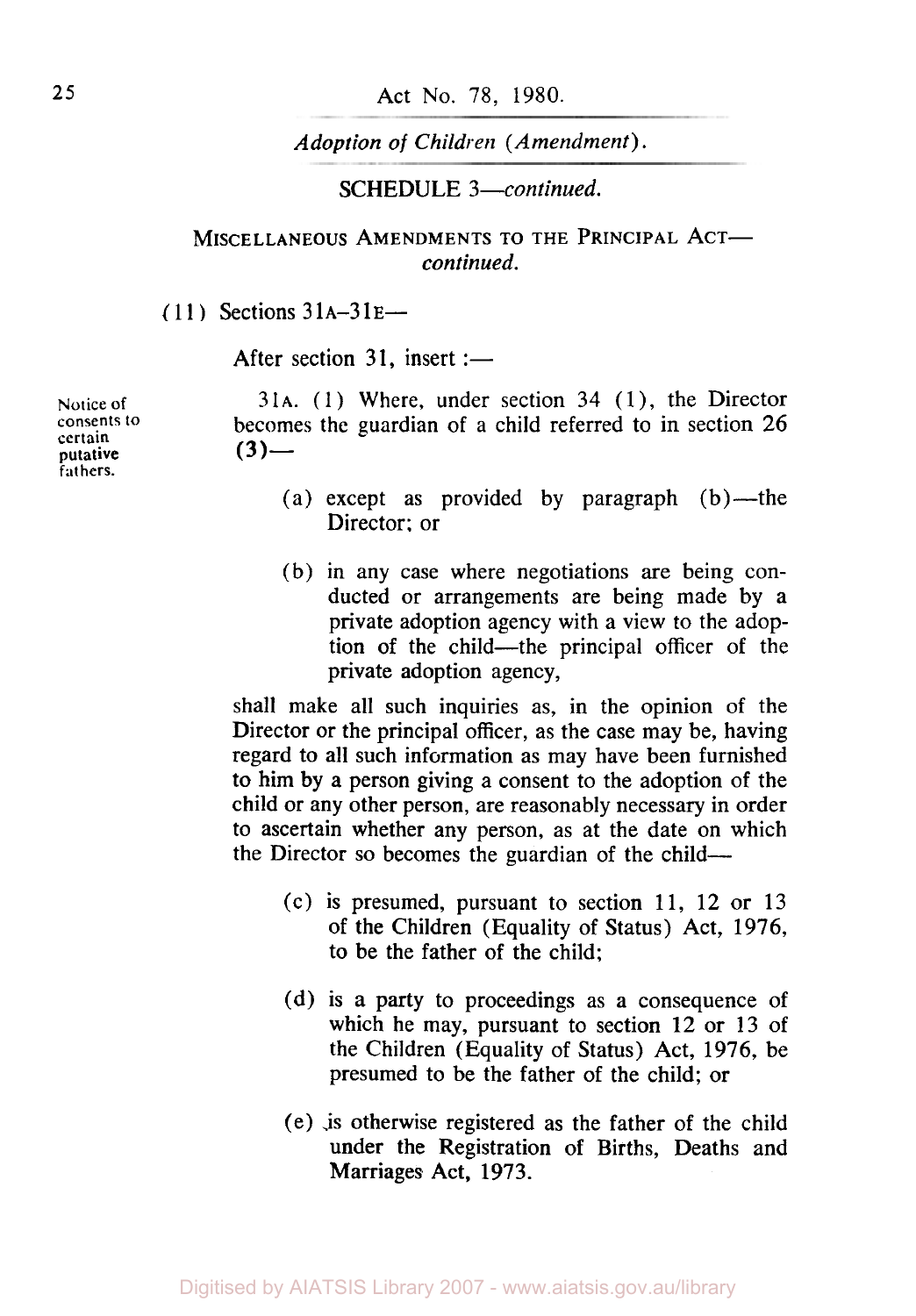*Adoption of Children (Amendment).* 

SCHEDULE *3-continued.* 

MISCELLANEOUS AMENDMENTS TO THE PRINCIPAL ACT*continued.* 

(2) Where, in relation to a child referred to in section 26 (3)-

- $(a)$  who-
	- (i) has been admitted to State control; and
	- (ii) is a ward within the meaning of the Child Welfare Act, *1939;* or

#### $(b)$  who-

- (i) has been committed to the care of the Minister to be dealt with as a ward admitted to State control; and
- (ii) has not been absolutely discharged from the supervision and control of the Minister under the Child Welfare Act, *1939,*

a consent to the adoption of the child is given by the mother of the child, the Director shall make the inquiries referred to in subsection (1) in order to ascertain whether any person, as at the date on which the consent is given, is, in relation to the child, a person to whom paragraph (c), **(d)** or (e) of subsection (1) applies.

**(3)** Except as provided by subsection ( *1* ) or *(2),*  the applicant or applicants for an adoption order in respect of a child referred to in section 26 *(3)* shall make such inquiries as, in the opinion of the Tribunal, are reasonably necessary in order to ascertain whether any person, as at the date on which the application for the adoption order was made is, in relation to the child, a person to whom paragraph (c), (d) or (e) of subsection **(1)** applies.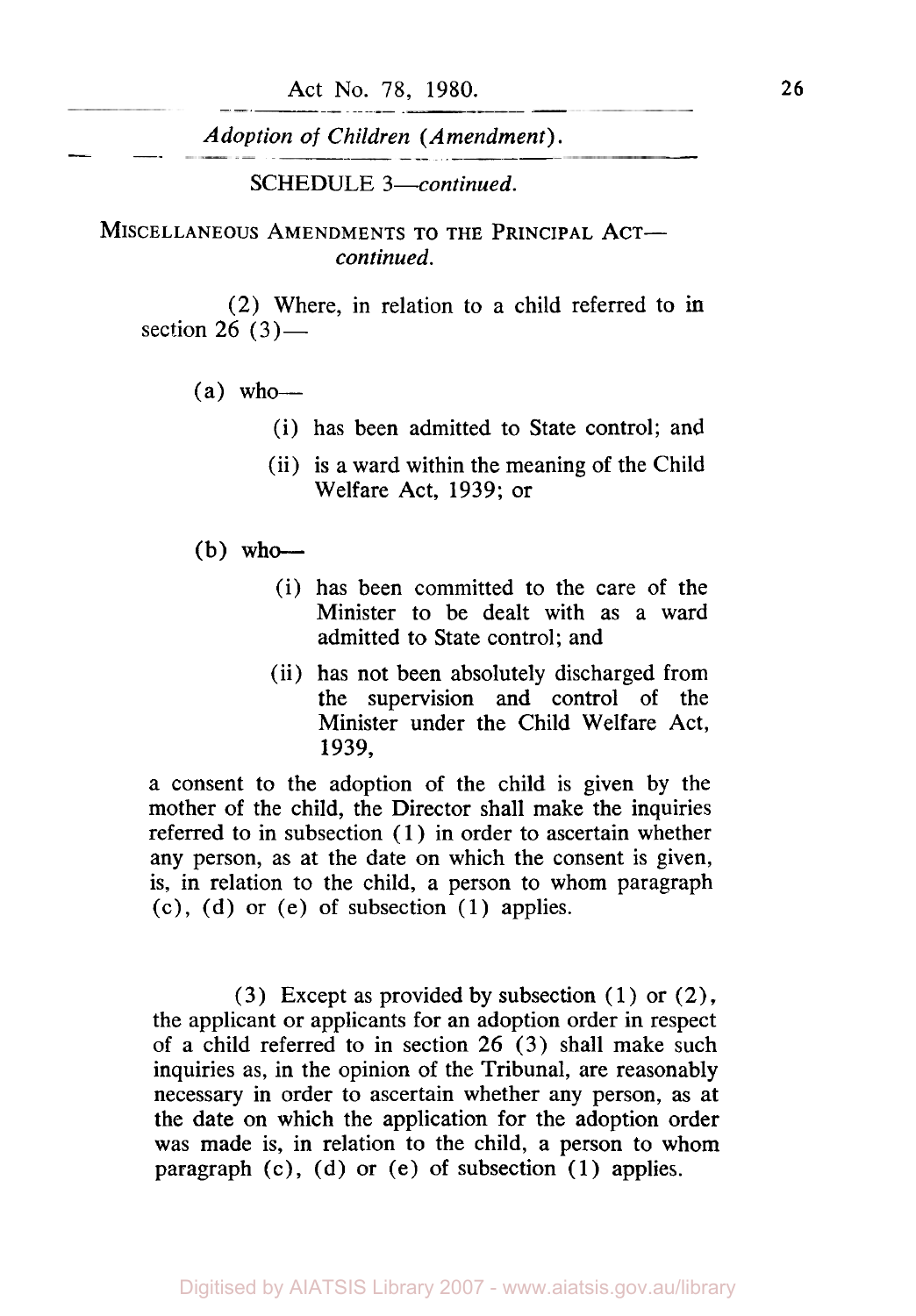### SCHEDULE *3-continued.*

### **MISCELLANEOUS AMENDMENTS TO THE PRINCIPAL** ACT*continued.*

**(4)** Where, as a consequence of making inquiries pursuant to subsection **(1), (2)** or **(3),** or otherwise, the Director, the principal officer of a private adoption agency or an applicant or the applicants for an adoption order ascertains or ascertain that there is, in relation to the child, a person to whom paragraph (c), (d) or (e) of subsection (1) applies, the Director, that principal officer, the applicant or those applicants, as the case may be, shall-

- (a) in circumstances to which subsection  $(1)$  or  $(2)$ applies-give the person notice **of** each consent given by an appropriate person referred to in section **26** (3) in relation to the child; or
- (b) in circumstances to which subsection (3) applies --give the person notice that an application has been made for an adoption order in respect of the child.

(5) Nothing in subsection **(4)** requires the giving of a notice **of** a consent referred to in that subsection to the person by whom the consent was given.

**Dispensing 31B.** The Tribunal, on application by the Director, the with **principal** officer of a private adoption agency or an applicant or the applicants for an adoption order in respect of a child, may, by order, dispense with the giving **of** a notice referred to in section **31A (4)** to a person where it appears to the Tribunal that-

> (a) the Director, the principal officer of the private adoption agency or the applicant or the applicants, as the case may require, is unable to locate the person;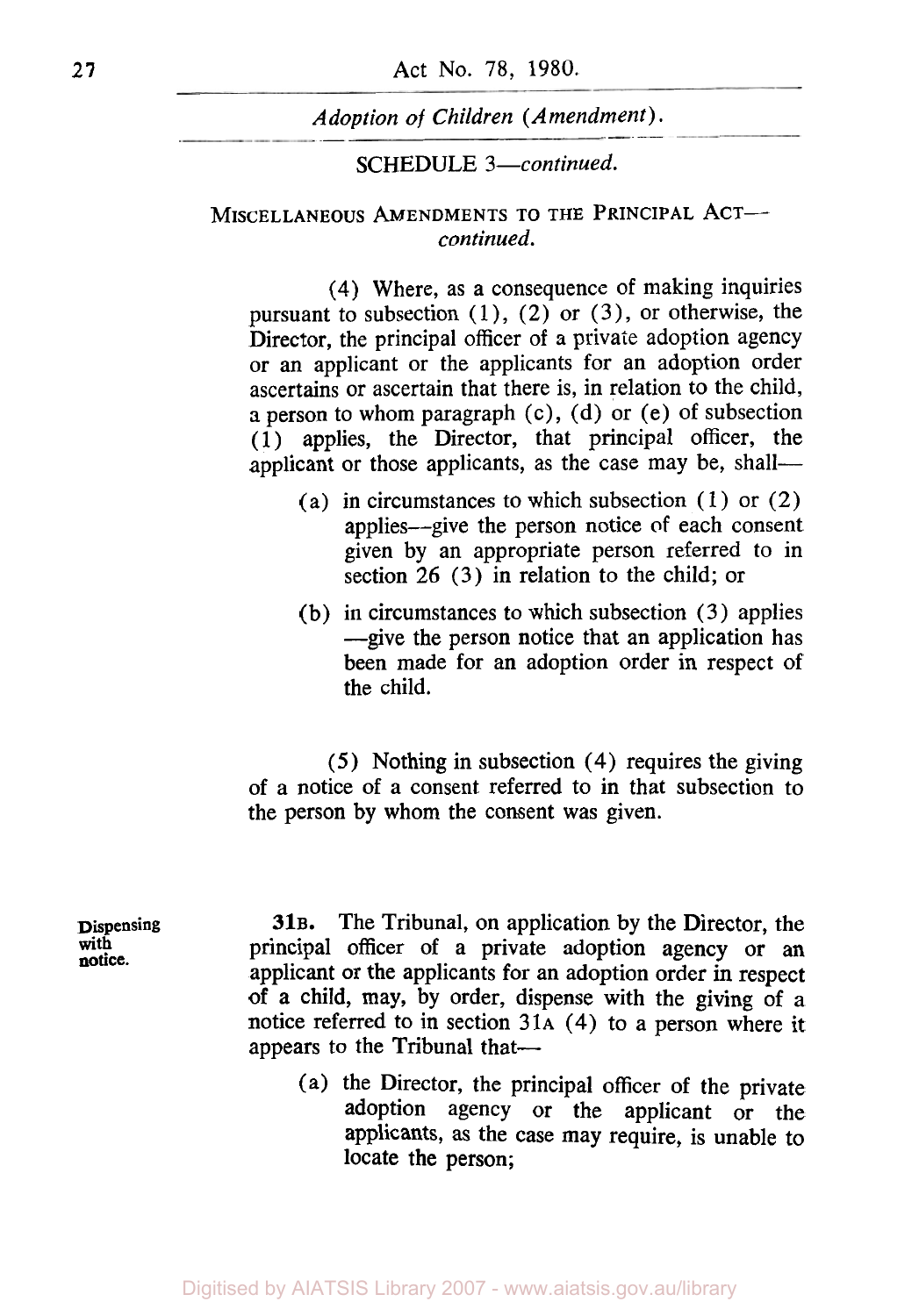**SCHEDULE 3**-continued.

#### **MISCELLANEOUS AMENDMENTS TO THE PRINCIPAL ACTcontinued.**

- (b) the person is in such a physical or mental condition as not to be capable of properly considering the question of whether he should file a notice under section **31c (1)** ; or
- (c) there are circumstances, other than those referred to in paragraphs (a) and (b), in which, by dispensing with the giving of the notice, the interests and welfare of the child will be promoted.

**31c. (1) A** person to whom a notice referred to in **Application**  section  $31A$  (4) is given may, within a period of  $14$  days  $\frac{60 \text{ ft} \cdot \text{cutoff}}{24 \text{ ft} \cdot \text{c}}$ , by after the date of service of the notice, file, with the Regis- **putative**  trar, an application for an order with respect to the care. **father.**  custody and guardianship of the child in relation to whom the notice is given.

(2) The Tribunal may determine an application under subsection **(1)** in relation to a child at any time that is not later than the determination of any application for an order for the adoption of the child.

**(3)** In determining an application under subsection **(1),** the Tribunal may join any person it thinks fit as a party to the application.

**(4)** The Tribunal may determine an application under subsection (1) in relation to a child by making such order, or such interim order, with respect to the care. custody or guardianship of the child as it thinks fit.

(5) Where the Tribunal determines an application under subsection (1) by making an order with respect to the guardianship of **a** child, the guardianship of any person before the date **on** which the order takes effect shall. on that date, cease.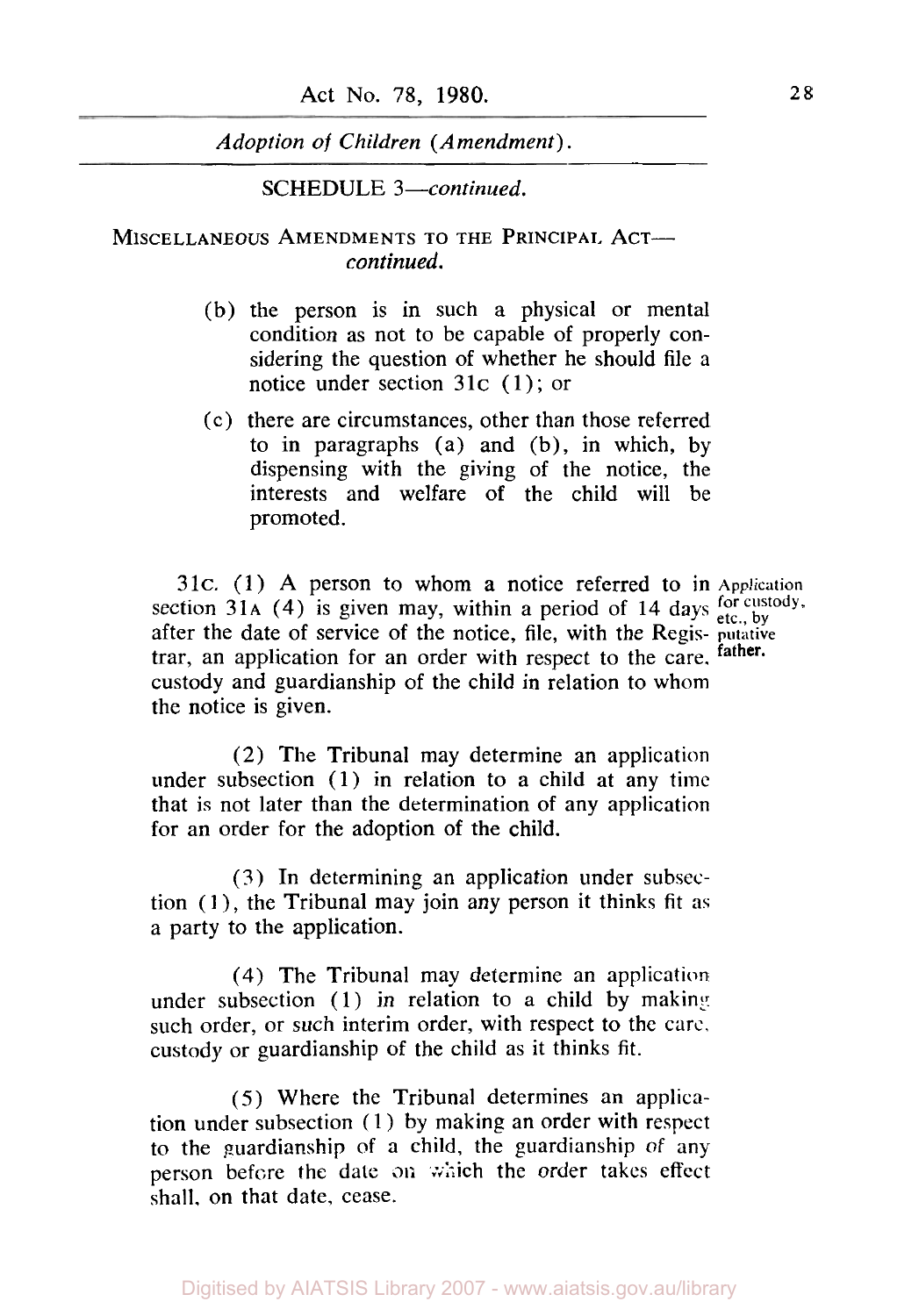# **SCHEDULE 3-continued.**

## **MISCELLANEOUS AMENDMENTS TO THE PRINCIPAL ACTcontinued.**

#### 31<sub>D</sub>. (1) Where-

**Consequence of** failure to **make application for custody. etc.** 

- (a) a person to whom, in relation to **a** child, paragraph (c), (d) or (e) **of** section **31A (1)**  applies-
	- (i) is given a notice referred **to** in section **31A (4);** and
	- (ii) does not, within a period of **14** days after the date of service of the notice, file, with the Registrar, an application for an order with respect to the care, custody and guardianship **of** the child in relation to whom the notice is given; **or**
- (b) the Tribunal, under section **31B,** dispenses with the giving of a notice referred to in section **31A (4)** to a person to whom, in relation to a child, paragraph (c), (d) or (e) of section **31A (1** ) applies,

the person may not, at any time before the making of an adoption order in respect of the child, do **any** thing, under this or any other law, that is inconsistent with the making of such an order.

- $(2)$  A person-
- (a) who is the father of a child referred **to in** section **26 (3);**
- (b) **who** is not given a notice referred to in section **31A (4);** and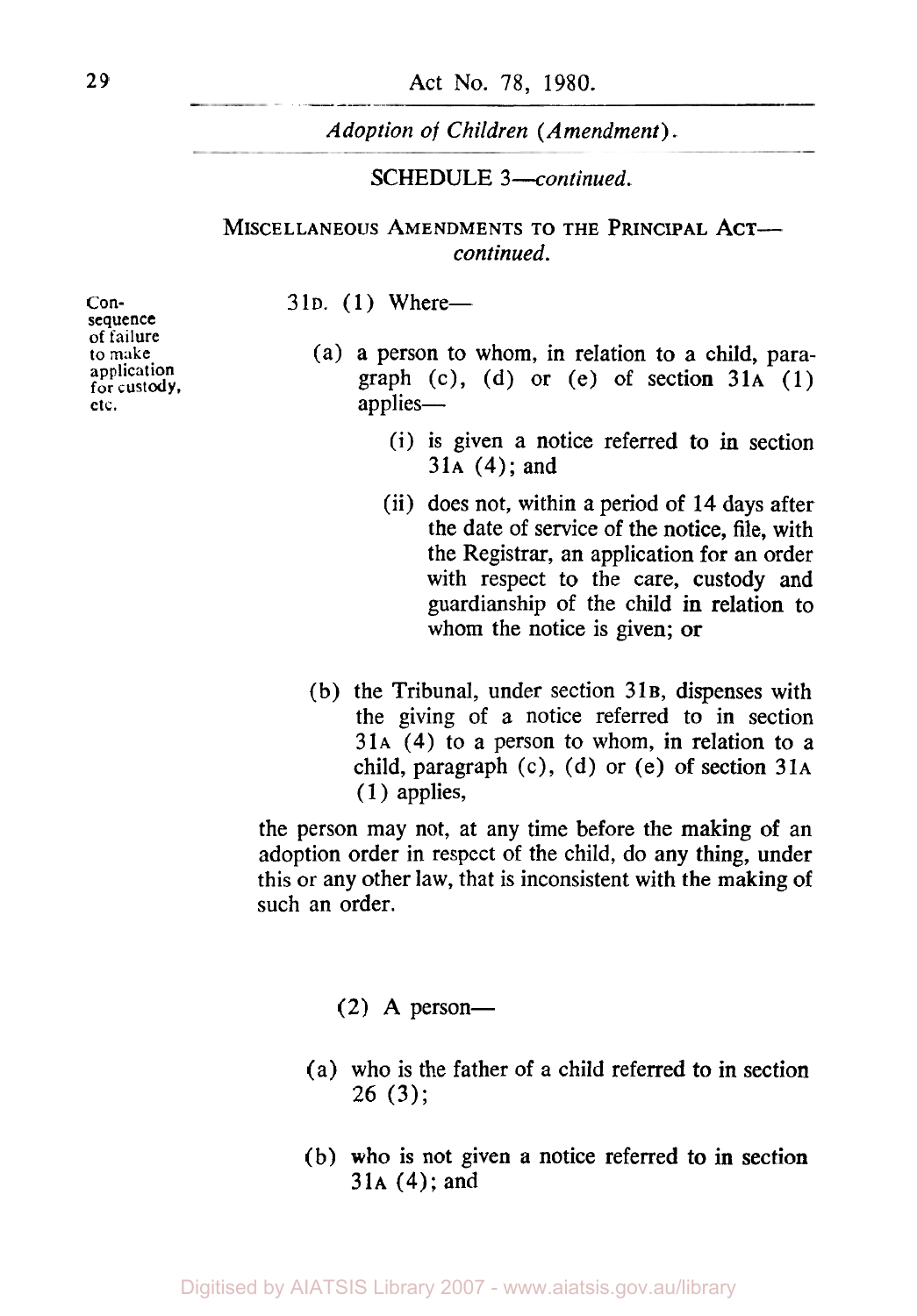**SCHEDULE** *3-continued.* 

MISCELLANEOUS AMENDMENTS TO THE PRINCIPAL ACT*continued.* 

> (c) in respect of whom the Tribunal has not, under section *31B,* dispensed with the giving of a notice referred to in section *3 1A* **(4),**

may not, except in pursuance of section 23 *(2),* at **any** time before the making of an adoption order in respect of the child, do any thing, under this or any other law, that is inconsistent with the making of such an order.

*31E.* Subject to this Division, the Tribunal shall not **Making**  make an order for the adoption of a child referred to in of certain adoption section 26 (3) unless it is satisfied that any notice which orders. may be required to be given under section *31A* has been given or dispensed with by an order under section *31B.* 

 $(12)$  (a) Section 32 (1) (d) —

Omit "or" where thirdly occurring.

(b) Section 32 (1)  $(e)$ - $(h)$ -

Omit section 32  $(1)$  (e), insert instead :-

- (e) the child is in the care of a foster parent or foster parents, the child has established **a**  stable relationship with that person or those persons and the interests and welfare of **the**  child will be promoted by the child's remaining in the care of that person or those persons;
- (f) the child is in the care of a person or persons other than a parent, relative or foster parent and the interests and welfare of the child will be promoted if negotiations can be conducted and arrangements made with a view to the adoption of the child;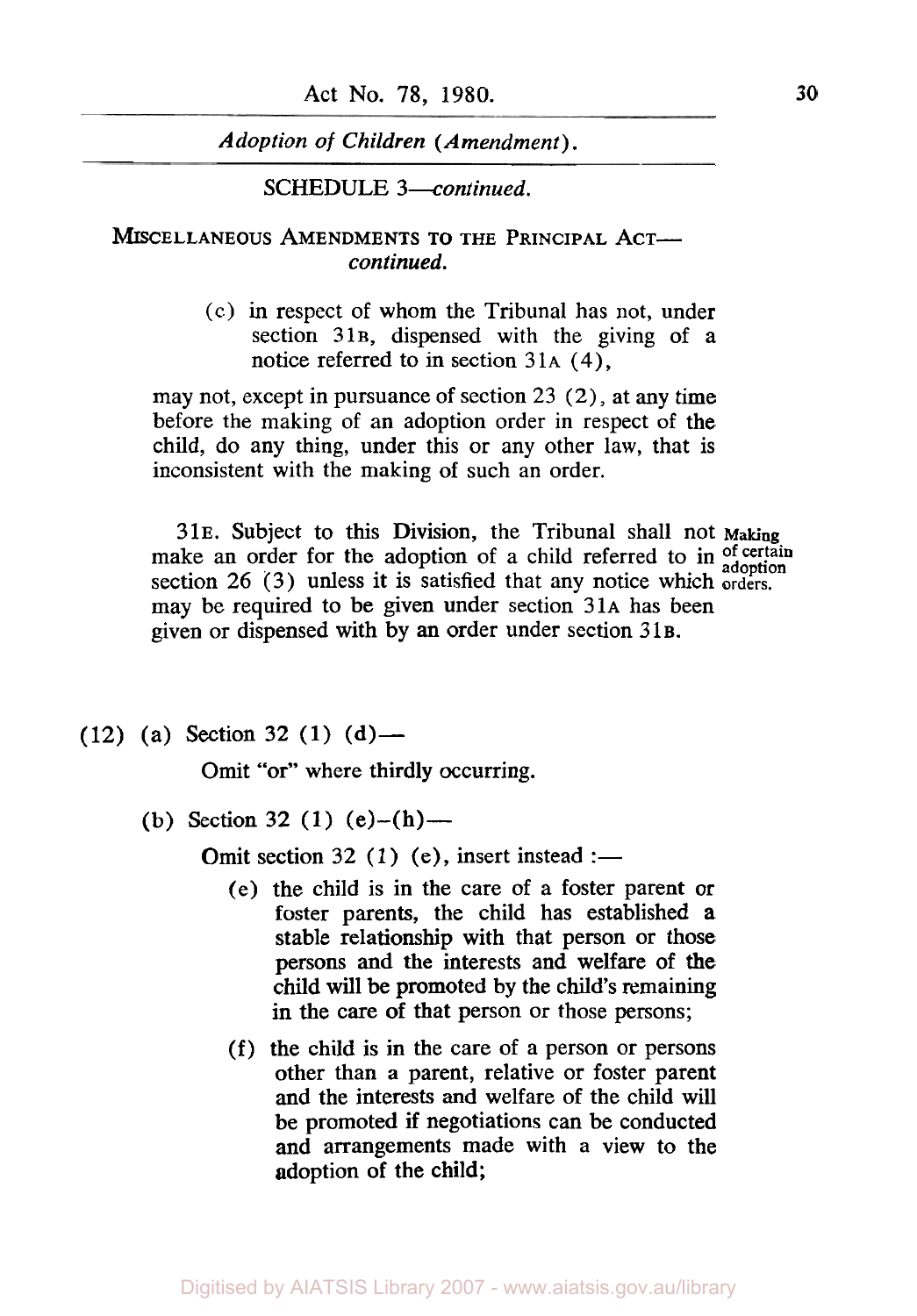**SCHEDULE** *3-continued.* 

### **MISCELLANEOUS AMENDMENTS TO THE PRINCIPAL ACT***continued.*

- (g) there are circumstances, other than those referred to in paragraphs  $(a)$ - $(f)$ , in which, by dispensing with the consent, the interests and welfare of the child will be promoted; or
- (h) **a** notice of intention to seek an order dispensing with the consent has been served personally on that person and that person has not, within **14** days after the date of service of the notice, filed, with the Registrar, a notice of intention to oppose the making of the order.
- (c) Section 32 **(1A)** (c)-

Omit the paragraph, insert instead  $:=$ 

- (c) where an application has been made to the Tribunal for the adoption of the child **by** the mother, the father or a relative of the child (whether alone or jointly with another person), the applicant or applicants.
- (d) Section 32 *(5)* (a) (ii)-

Omit "or" where secondly occurring.

(e) Section 32 *(5)* (a) (iii), (iv)-

Omit section 32 (5) (a) (iii), insert instead :—

- (iii) in relation to a person referred to **in**  subsection  $(1)$   $(h)$ ; or
- (iv) where the Tribunal considers that in the particular circumstances of the case it **is**  desirable to make an order under subsection (1) without a notice referred to in this paragraph having been given or sent as so referred to,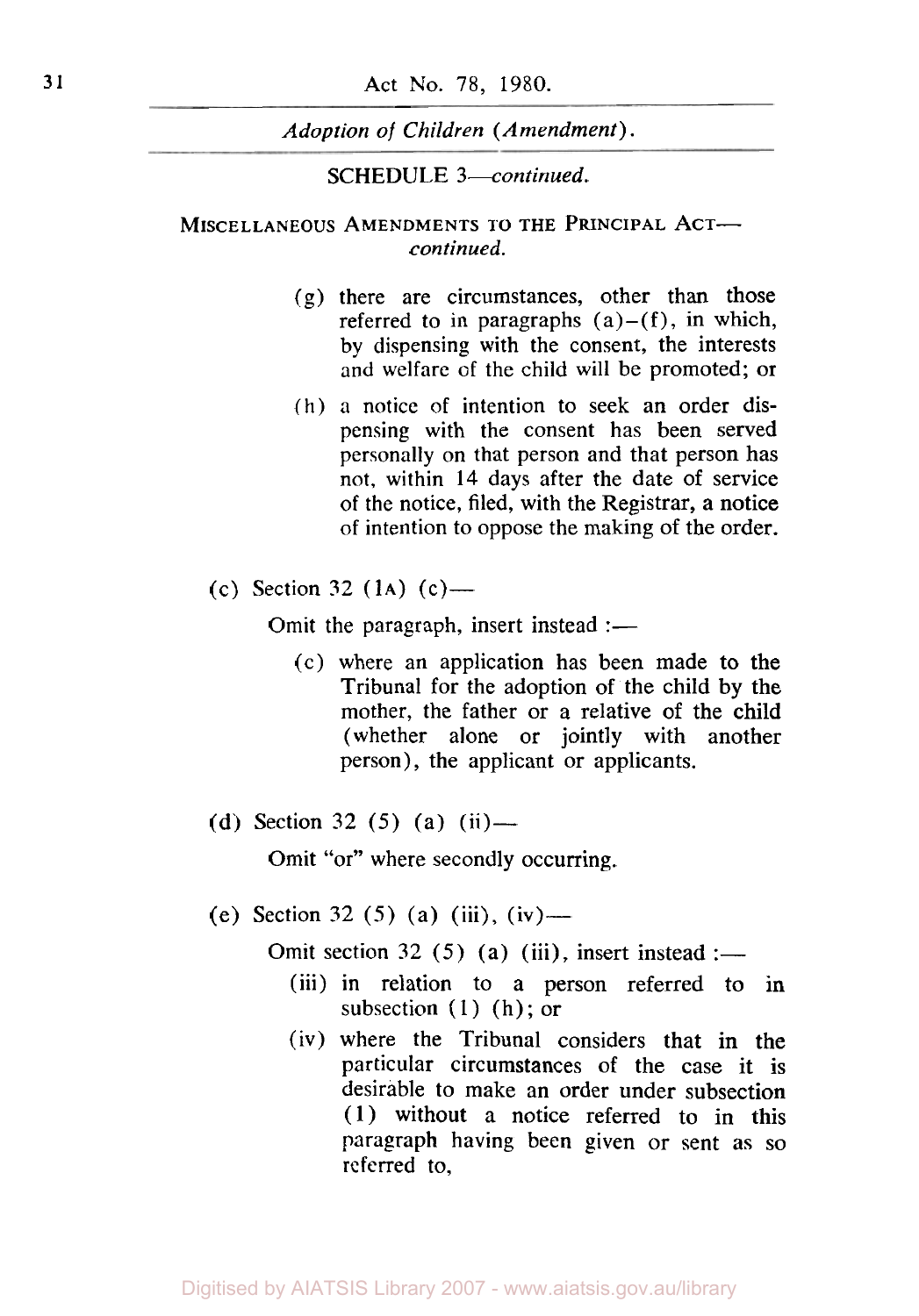Adoption of Children (Amendment).

**SCHEDULE 3-continued.** 

MISCELLANEOUS AMENDMENTS TO THE PRINCIPAL ACTcontinued.

(13) Section 35 (1) (d) —

Omit "not being", insert instead "including".

**(14)** (a) Section **38 (1)-** 

Omit "subsection (2)", insert instead "subsections **(2)** and **(2A)".** 

(b) Section 38 (2A) —

After section 38 (2), insert :-

(2A) An approval of a change in the forename or forenames of a child who has attained the age of **12**  years shall not be given by the Tribunal unless the child has, in a consent given under section 33, consented to the change or, where the child has not attained the age of **18** years, the Tribunal is satisfied that there are special reasons, related to the welfare and interests of the child, why the change should be made notwithstanding that the child has refused to consent to the change or his consent has not been sought.

 $(15)$   $(a)$  Section 41  $(1)$ —

Before "applicants", insert "applicant or".

(b) Section **41 (1A)-** 

After section 41 (1), insert :-

(1A) Upon an application to the Tribunal by the Director or the principal officer of a private adoption agency, the Tribunal may make an interim order for the custody of a child in favour of the applicant.